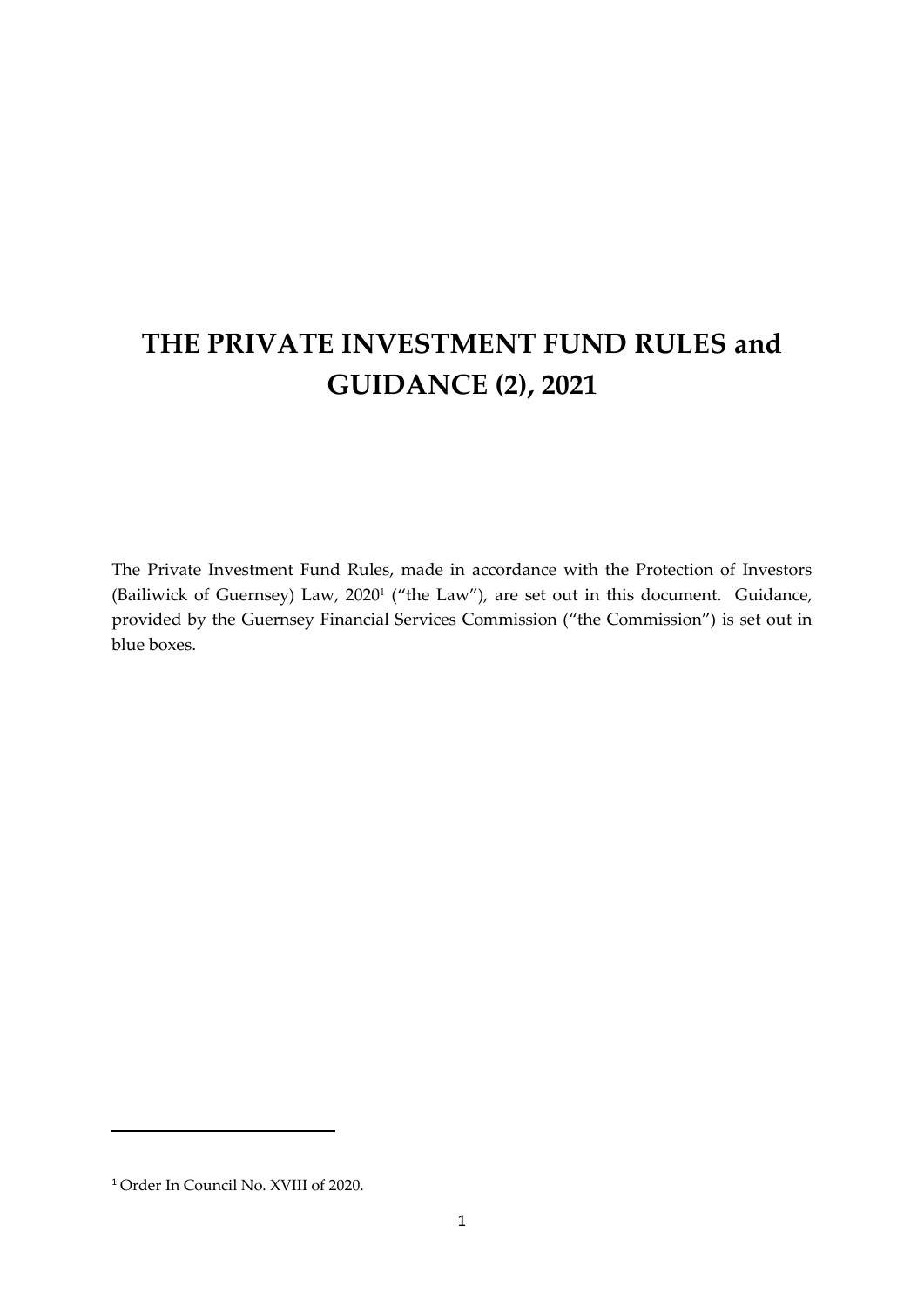| 1.1 |                                                                         |  |
|-----|-------------------------------------------------------------------------|--|
|     |                                                                         |  |
| 2.1 |                                                                         |  |
| 2.2 |                                                                         |  |
| 2.3 |                                                                         |  |
| 2.4 |                                                                         |  |
|     |                                                                         |  |
| 3.1 |                                                                         |  |
| 3.2 |                                                                         |  |
| 3.3 | General provisions applicable to the designated administrator of a PIF7 |  |
| 3.4 |                                                                         |  |
|     |                                                                         |  |
|     |                                                                         |  |
| 4.1 |                                                                         |  |
|     |                                                                         |  |
| 5.1 |                                                                         |  |
| 5.2 |                                                                         |  |
| 5.3 |                                                                         |  |
| 5.4 |                                                                         |  |
|     |                                                                         |  |
| 6.1 |                                                                         |  |
|     | PART 7 SAVINGS, REVOCATIONS, CITATION, AND COMMENCEMENT  16             |  |
| 7.1 |                                                                         |  |
| 7.2 |                                                                         |  |
| 7.3 |                                                                         |  |

### Contents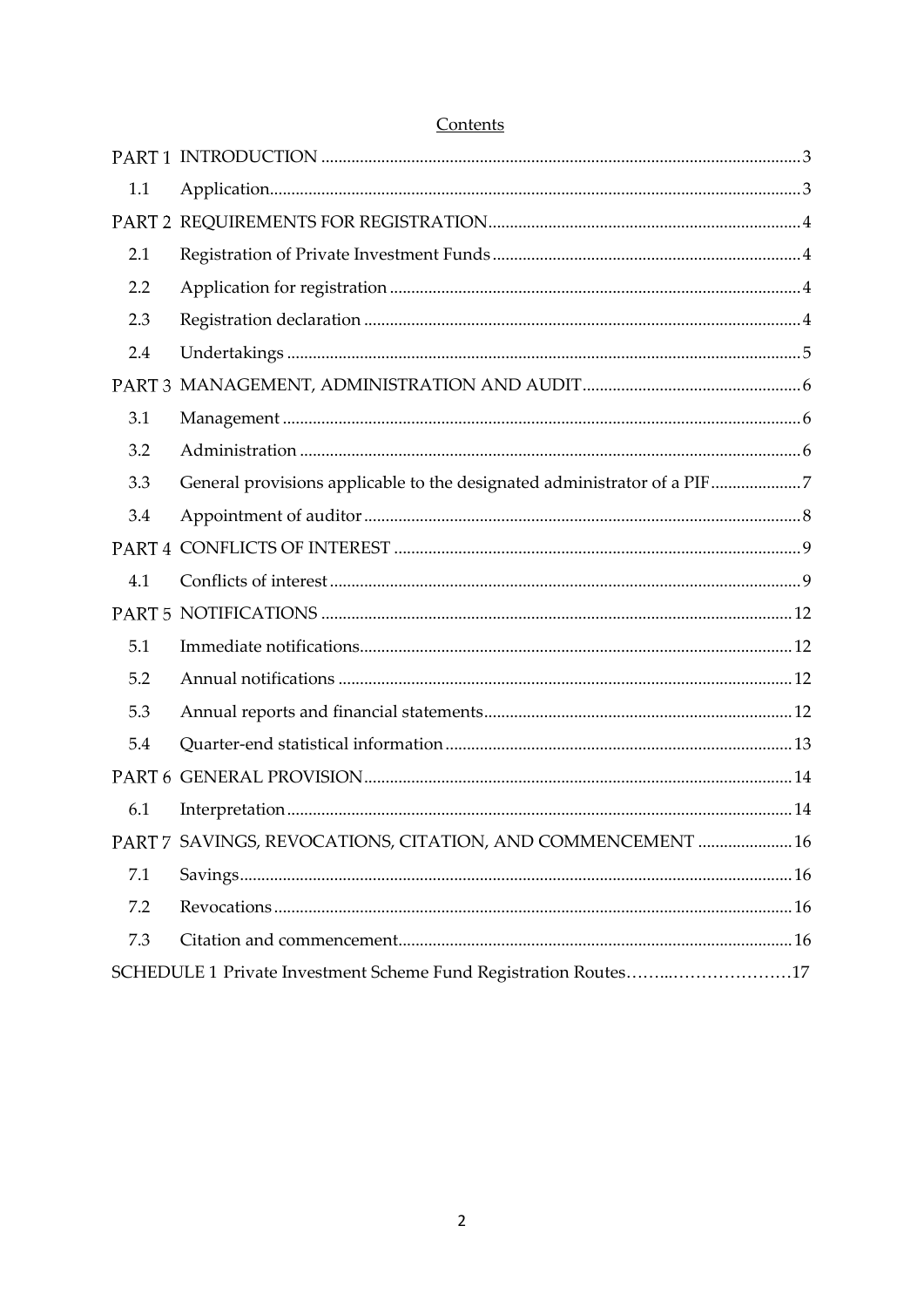## PART<sub>1</sub> INTRODUCTION

#### <span id="page-2-1"></span><span id="page-2-0"></span>**1.1 Application**

- (1) The Private Investment Fund Rules (2), 2021 replace The Private Investment Rules (1), 2021.
- (2) The Commission may in its absolute discretion, by written notice, exclude or modify the application of any provision of these Rules.
- (3) The Commission may issue supplementary guidance regarding the standards of conduct and practice expected in relation to any aspect of the regulatory framework. Such guidance will not constitute rules of the Commission.
- (4) Unless specifically agreed otherwise by the Commission, these Rules apply to registered collective investment schemes that have elected to be within the private investment fund regime.

**Guidance Note:** This document take a two-level approach –

- the Rules set out the standards to be met; and
- guidance notes present suggested ways of showing compliance with the Rules.

Licensees may adopt alternative measures to those set out in the guidance so long as it is possible to demonstrate that such measures achieve compliance.

The text contained in shaded boxes contains guidance from the Commission and does not form part of the Rules.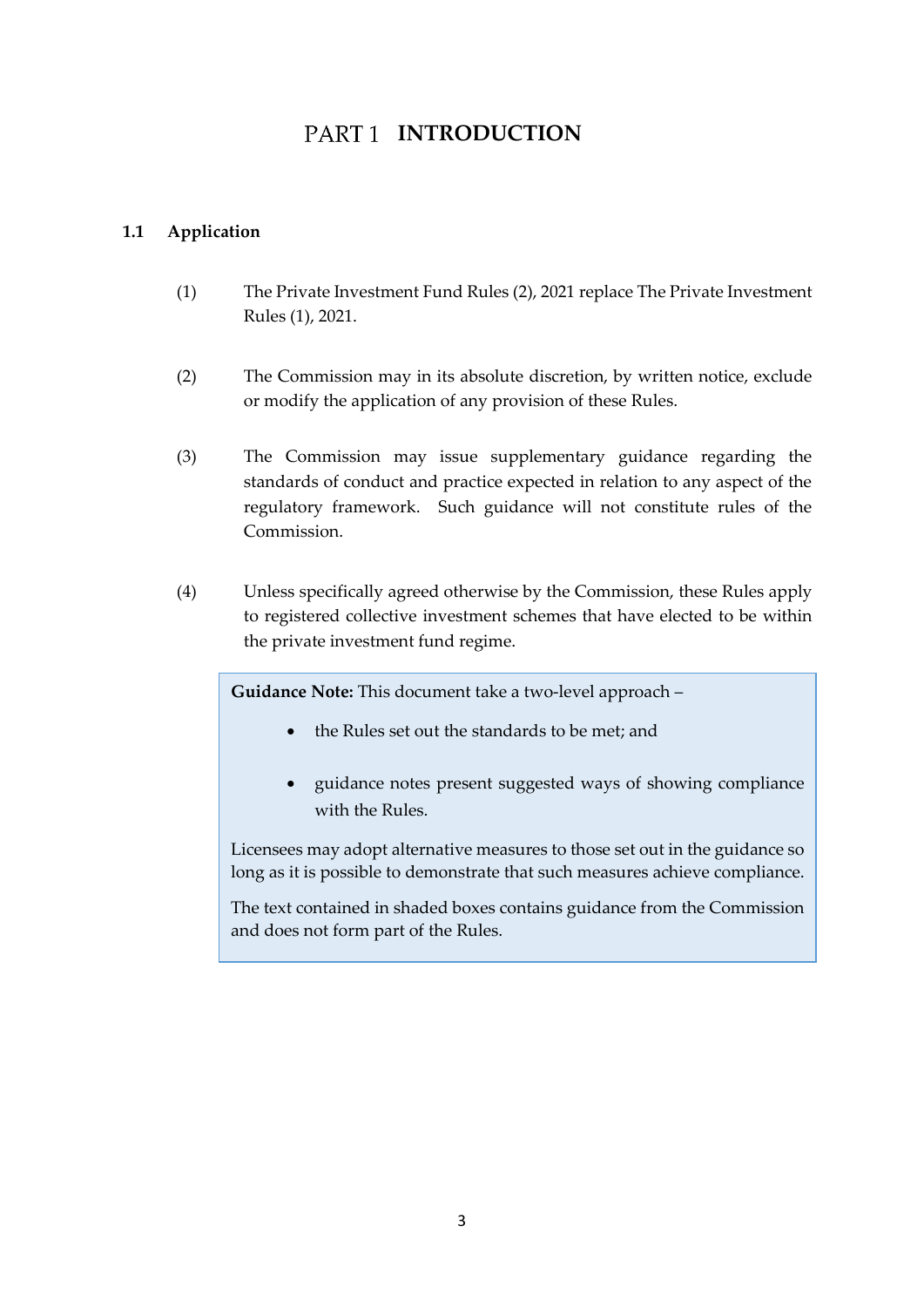## <span id="page-3-0"></span>PART 2 REQUIREMENTS FOR REGISTRATION

#### <span id="page-3-1"></span>**2.1 Registration of Private Investment Funds**

- (1) All funds applying for registration as Private Investment Funds ("PIFs"), must fulfil all of the criteria set out at Schedule 1 for either a -
	- (a) POI Licensed Manager PIF Route 1;
	- (b) Qualifying Private Investor PIF Route 2; or
	- (c) Family Relationship PIF Route 3.

#### <span id="page-3-2"></span>**2.2 Application for registration**

- (1) The manager, or designated administrator, of a proposed PIF seeking a declaration of registration, from the Commission, must submit the appropriate application form and must also provide such other information as the Commission may require.
- (2) All applications must clearly indicate the identity of the proposed designated administrator.
- (3) Applications must be accompanied by any fee set out in the relevant Fees Regulations.

#### <span id="page-3-3"></span>**2.3 Registration declaration**

(1) The Commission may grant registration, under section 8 of the Law, by declaration if it is satisfied with the undertakings required, and the application made, in accordance with these Rules.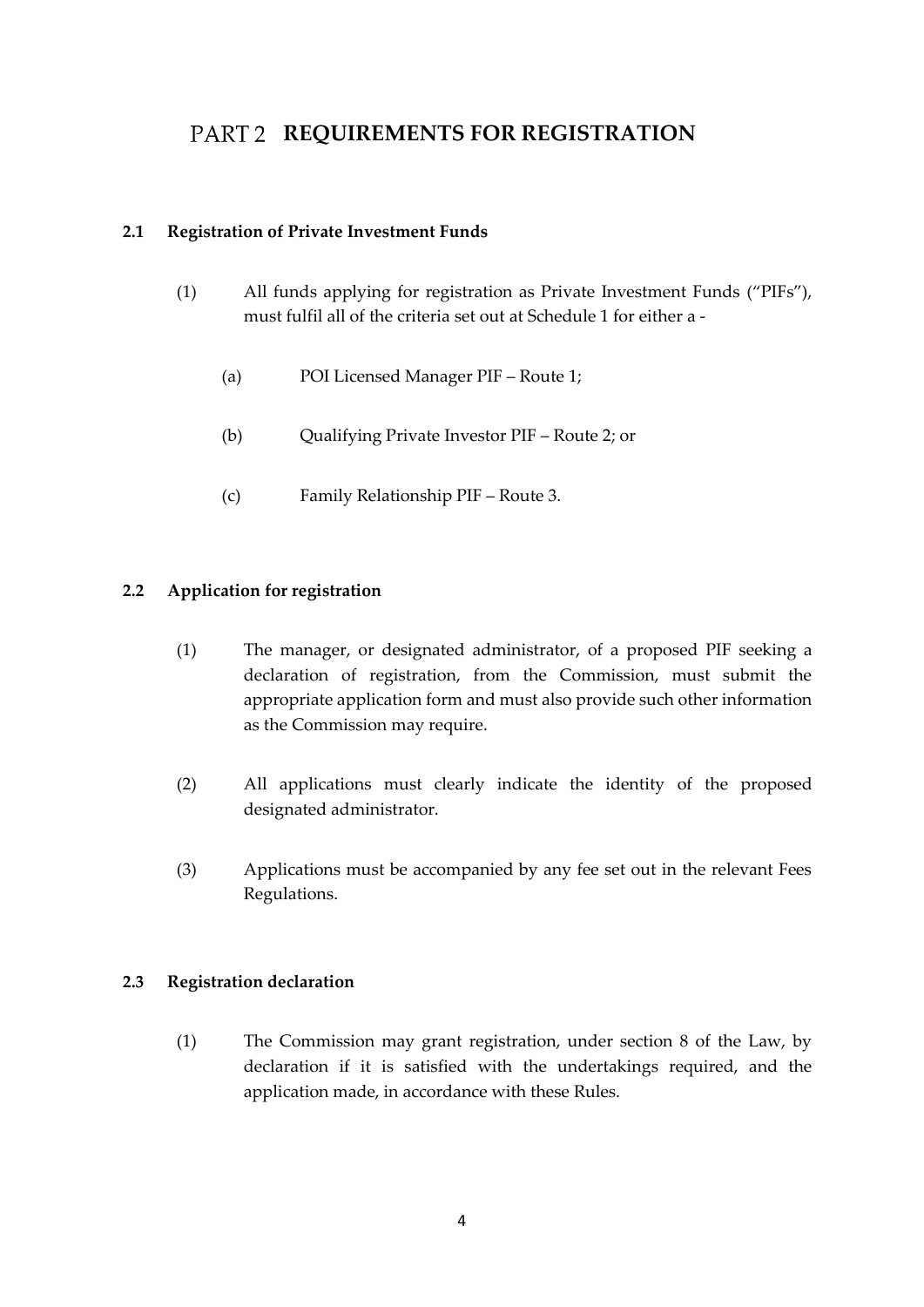#### **Guidance Note:**

Where a PIF declaration of registration is issued, the Commission will, at the same time, confirm the designation of the administrator.

#### <span id="page-4-0"></span>**2.4 Undertakings**

(1) As a condition of the registration of a scheme as a private investment fund, the Commission is entitled to require any undertakings, indemnities, bonds, guarantees, and assurances as it may determine in order to secure compliance with these Rules.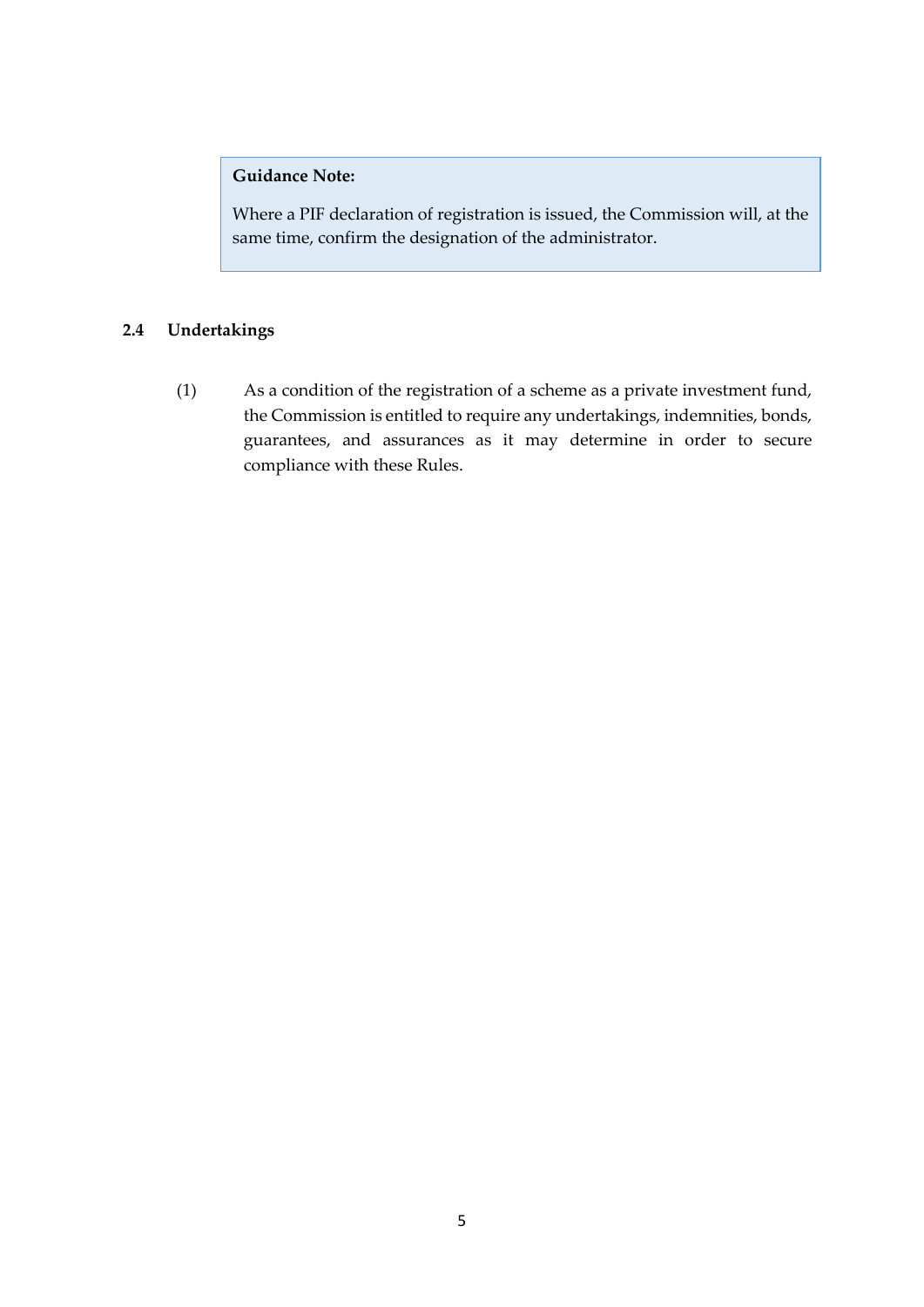## <span id="page-5-0"></span>PART 3 MANAGEMENT, ADMINISTRATION AND AUDIT

#### <span id="page-5-1"></span>**3.1 Management**

- (1) A PIF registered under Route 1 of Schedule 1 must appoint a licensee as manager and it is the duty of the manager to manage the scheme in accordance with –
	- (a) the principal documents;
	- (b) these Rules; and
	- (c) where applicable, the most recent information particulars.

#### <span id="page-5-2"></span>**3.2 Administration**

- (1) There is no obligation to produce information particulars for a private investment fund. Where these are produced the manager, directors, general partner, or trustee must take responsibility for their preparation and publication.
- (2) It is the duty of the designated administrator, of a private investment fund, to administer the scheme in accordance with –
	- (a) the principal documents;
	- (b) these Rules;
	- (c) the most recent information particulars, where applicable; and
	- (d) in the case of a company scheme, subject to any proper directions given by the manager and directors; and in the case of a limited partnership scheme, subject to any direction given by the general partner, or corporate trustee of a unit trust scheme as applicable.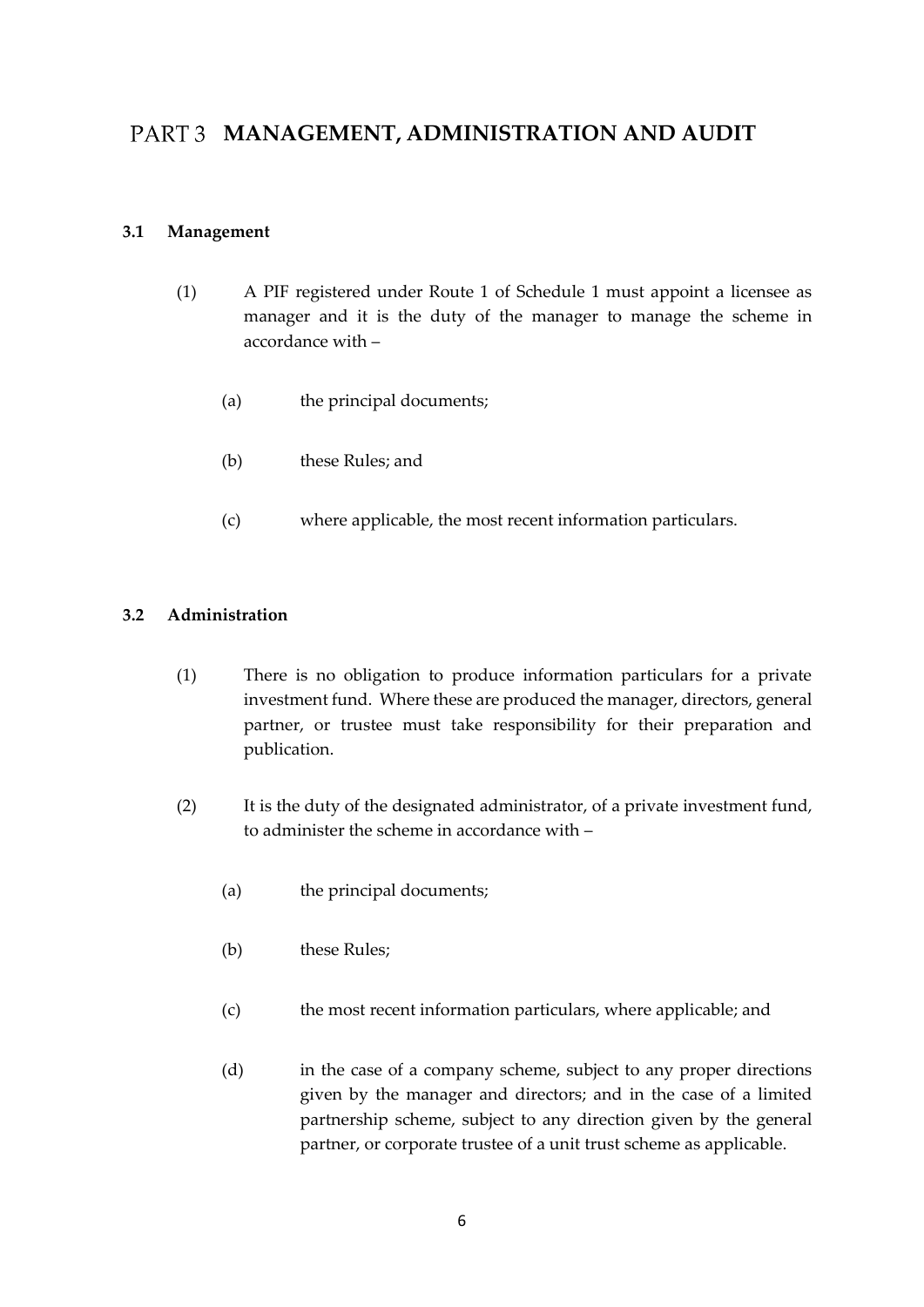- (3) It is the duty of  $-$ 
	- (a) the directors, in the case of a company;
	- (b) the directors of the manager;
	- (c) the directors of the general partner of a limited partnership, in the case of a limited partnership; and
	- (d) the directors of the corporate trustee, in the case of a unit trust

not to give any directions or exercise any powers, duties, or discretions that cause the scheme to operate other than in accordance with the principal documents and information particulars or these Rules.

(4) Subject to any restrictions in the principal documents the designated administrator may, at its discretion, delegate any function to any person provided that the designated administrator is satisfied at the outset, and continues to remain satisfied, that the delegate is competent to undertake the function in question.

#### **Guidance Note:**

Any such arrangement must be made in accordance with the Commission's "Guidance Note on Outsourcing of Functions by Entities Licensed under the Protection of Investors (Bailiwick of Guernsey) Law, 2020".

#### <span id="page-6-0"></span>**3.3 General provisions applicable to the designated administrator of a PIF**

- (1) Every PIF must have a designated administrator.
- (2) The duties of the designated administrator set out in these Rules, in the principal documents, and in the information particulars are in addition to the duties otherwise imposed by the applicable law.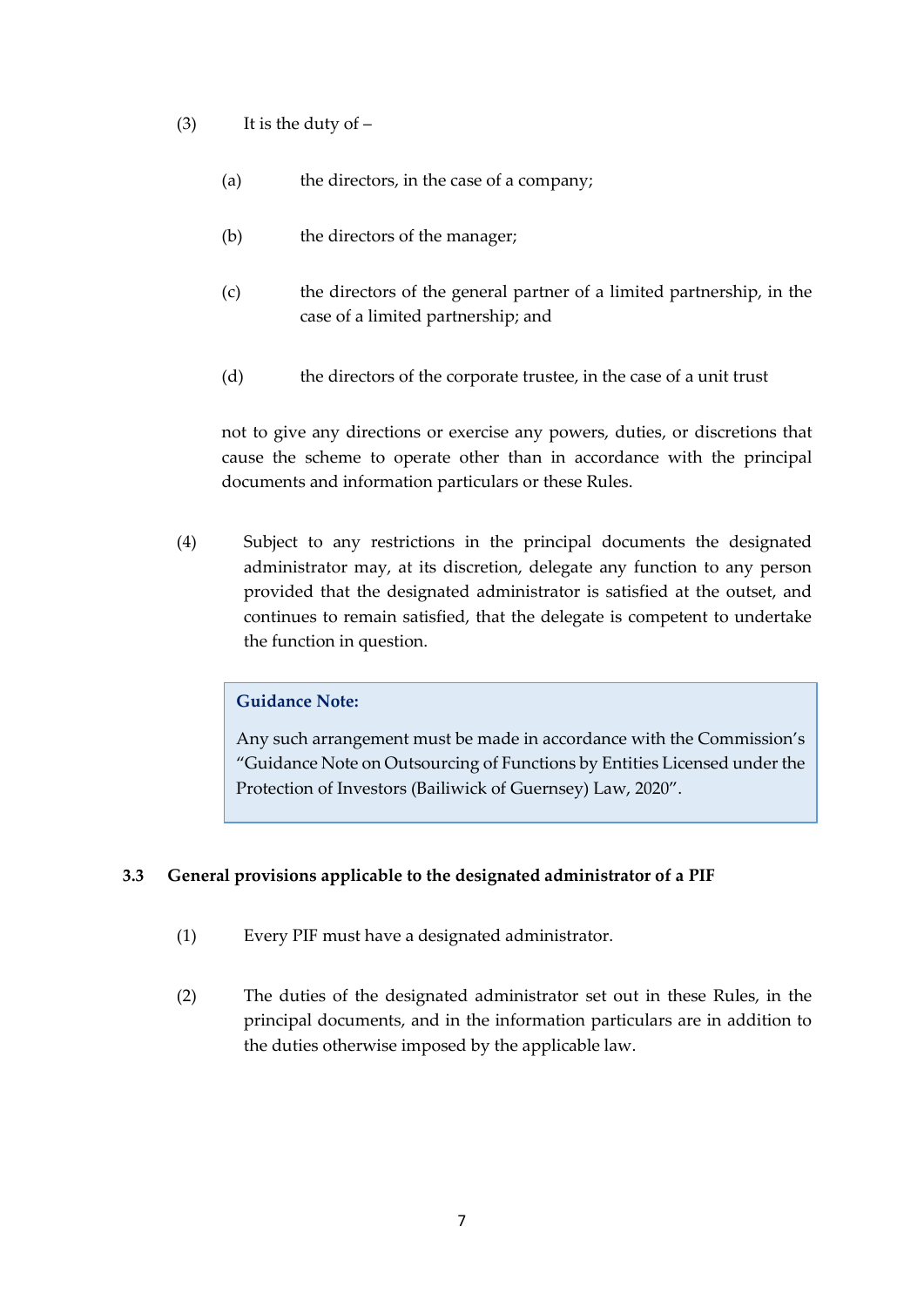## <span id="page-7-0"></span>**3.4 Appointment of auditor**

(1) A PIF must appoint an auditor to the scheme.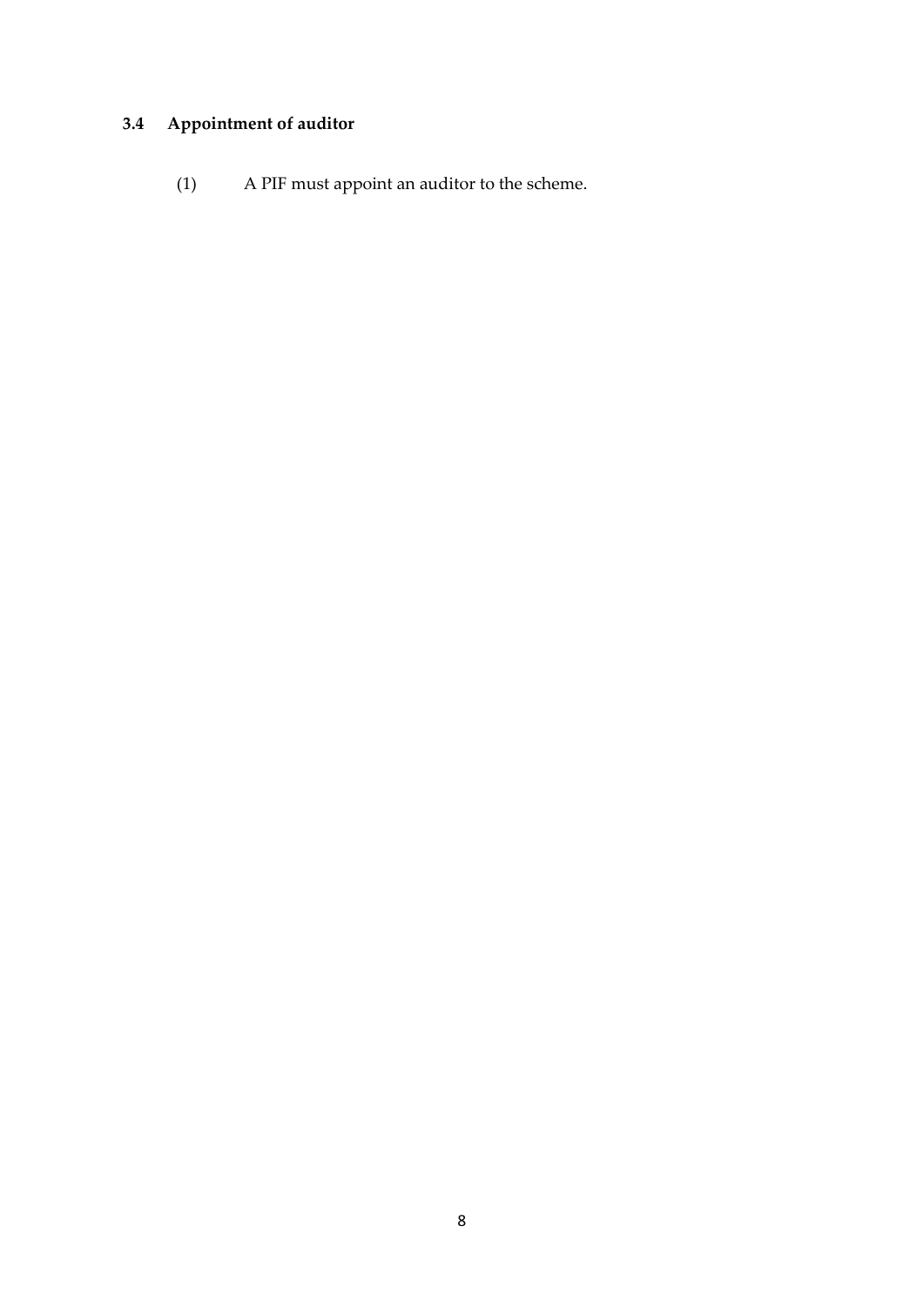## **PART 4 CONFLICTS OF INTEREST**

#### <span id="page-8-1"></span><span id="page-8-0"></span>**4.1 Conflicts of interest**

- (1) The directors, the general partner, and the corporate trustee, where applicable, must each take all reasonable steps to ensure that there is no breach of any of the following requirements of this rule by any "relevant person", meaning –
	- (a) the designated administrator;
	- (b) in the case of a unit trust, the corporate trustee;
	- (c) any investment adviser;
	- (d) any manager;
	- (e) the fund itself (if a legal person);
	- (f) in the case of a company, the directors of the company;
	- (g) in the case of a limited partnership, the directors or general partner of the general partner, and the general partner itself;
	- (h) the custodian; and
	- (i) any associate of any person described above.
- (2) Cash forming part of the scheme property may be placed in any current, deposit, or loan account with a relevant person if the arm's length requirement is satisfied.
- (3) A relevant person may lend money to the PIF if the arm's length requirement is satisfied. Loans that form part of an investor's commitments do not fall into this category.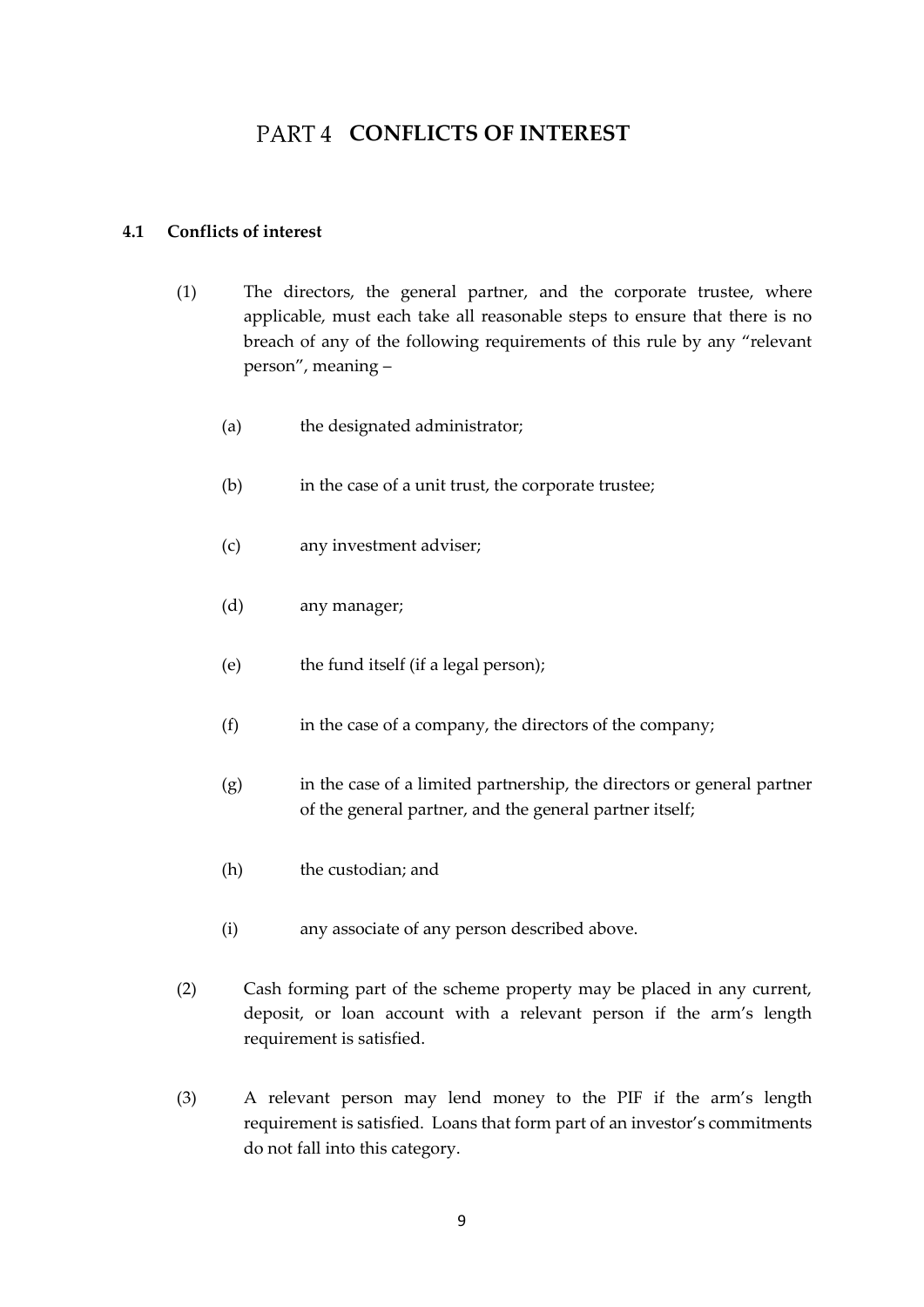- (4) A relevant person may not sell or deal in the sale of property to the PIF unless the arm's length requirement is satisfied. For the purpose of this section a sale includes any lease or other transaction under which scheme property is made available by the PIF.
- (5) A relevant person must not purchase scheme property from a PIF unless the arm's length requirement is satisfied. For the purpose of this section, a purchase includes any lease or other transaction under which the scheme property of the PIF is made available to the relevant person.
- (6) A relevant person must not vest property in a PIF against the issue of shares, unless –
	- (a) the arm's length requirement is satisfied; or
	- (b) it is vested for the purpose of arrangements under which the whole or part of the property becomes the initial scheme property of the PIF.
- (7) A relevant person must not enter into a stock lending transaction, in relation to the PIF, unless the arm's length requirement is satisfied.
- (8) A relevant person must not provide services, for the PIF, unless the services are provided on terms which satisfy the arm's length requirement.
- (9) The arm's length requirement is that the arrangements between the relevant person and the PIF are at least as favourable to the PIF as would be any comparable arrangement, effected on normal commercial terms, negotiated at arm's length between the relevant person and an independent party. The arm's length requirement is deemed to be satisfied when –
	- (a) the transaction satisfies the criteria for best execution on-exchange
		- (i) if the property is an approved security or an approved derivative; and
		- (ii) the transaction is effected with, or through, a member of the relevant exchange under the rules of that exchange;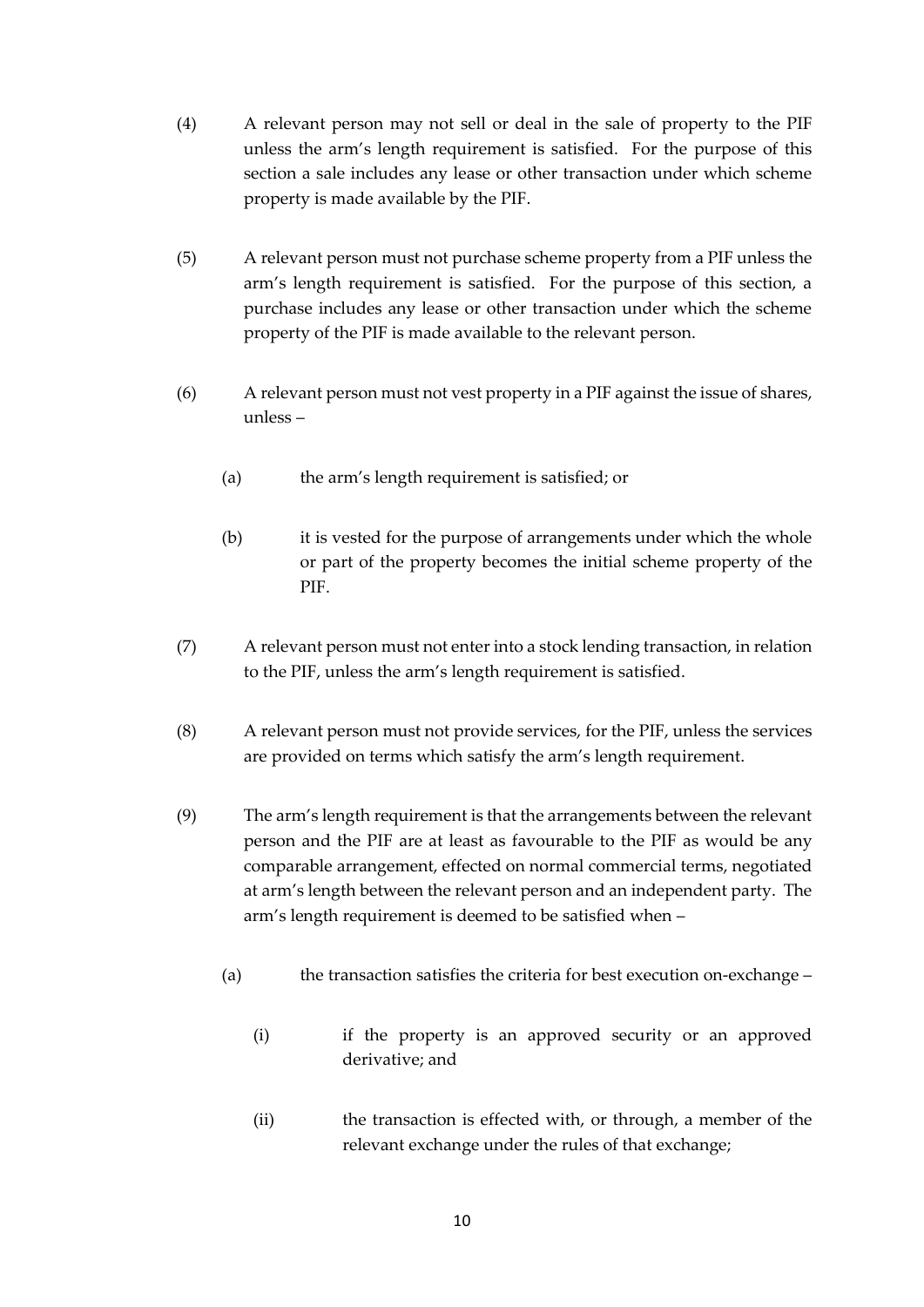- (iii) there is evidence, in writing, of the effecting of the transaction and of its terms; and
- (iv) the manager has taken all reasonable steps to effect the transaction or to ensure that it is effected on the terms which are best available for the PIF in the circumstances;
- OR
- (b) the transaction satisfies the criteria for independent valuation if
	- (i) the value of the property is certified, in writing, for the purpose of the transaction by a person selected or approved by the directors, in the case of a company, or the general partner in the case of a limited partnership, or the manager or corporate trustee in the case of a unit trust, as –
		- (A) independent of any relevant person; and
		- (B) qualified to value property of the relevant kind; and
	- (ii) the directors in the case of a company, the general partner in the case of a limited partnership, or the manager or corporate trustee in the case of a unit trust, are of the opinion that the terms of the transaction are not likely to result in any material prejudice to holders.
- (10) Sections (2) to (7) are subject to any provision in the principal documents or the information particulars forbidding the utilisation of any or all of them.

#### **Guidance Note:**

Where the principal documents, or information particulars, of the scheme prohibit any of the actions set out at (2) to (7) this Rule does not override that prohibition and, even if the arm's length requirement is satisfied, they must not be undertaken.

OR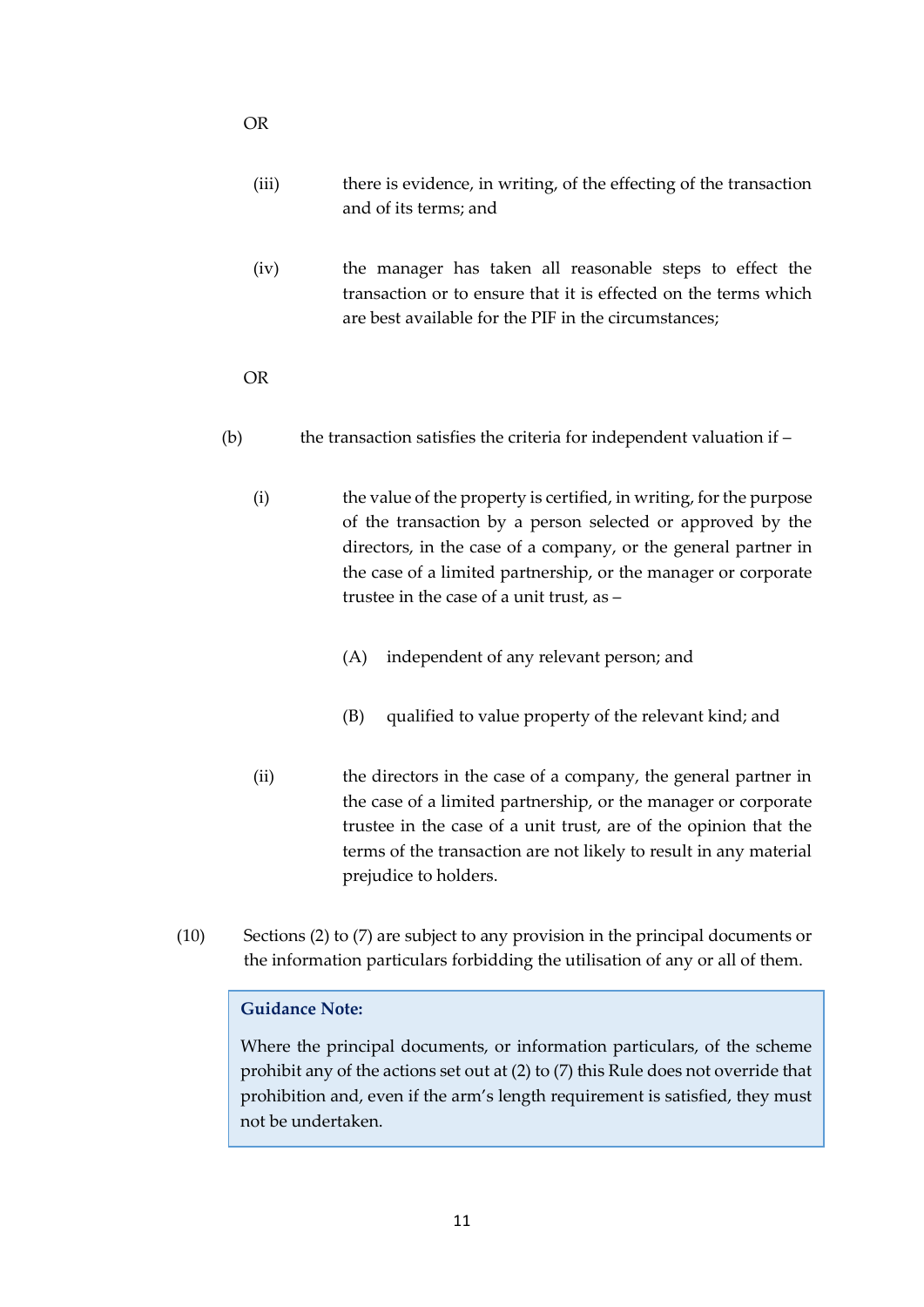## PART 5 **NOTIFICATIONS**

#### <span id="page-11-1"></span><span id="page-11-0"></span>**5.1 Immediate notifications**

- (1) The manager or designated administrator must give written notice, to the Commission, of –
	- (a) any proposed change of designated administrator and the appointment will only be effective following confirmation of the designation from the Commission; and
	- (b) any proposal to reconstruct, amalgamate, terminate prematurely, wind-up, or extend the life of the PIF.

#### <span id="page-11-2"></span>**5.2 Annual notifications**

- (1) A designated administrator must notify the Commission, each year, of any change in respect of the information contained in the application form submitted for registration as a PIF or, in the absence of any change, notify the Commission of no change.
- (2) Such notifications must be submitted together with the audited annual reports and accounts, for the PIF, as required under these Rules.

#### <span id="page-11-3"></span>**5.3 Annual reports and financial statements**

(1) The designated administrator must submit, to the Commission, copies of the audited annual report and accounts for the PIF no later than six months following the end of the annual accounting period.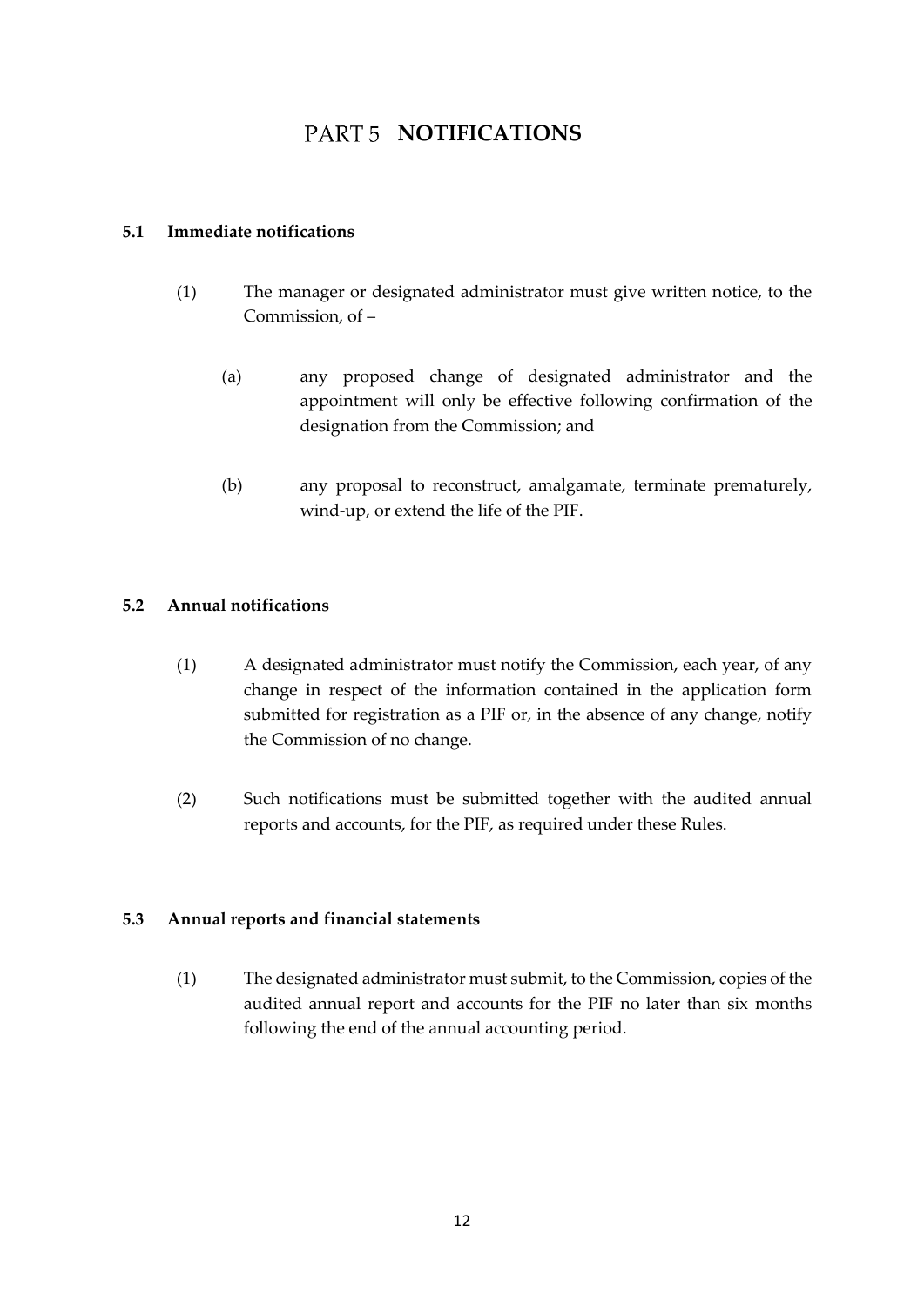#### <span id="page-12-0"></span>**5.4 Quarter-end statistical information**

(1) The designated administrator must submit, to the Commission, a statistical return relevant to the PIF for each quarter. The information to be contained in such a return is as required by the Commission and must be made within the Commission's agreed timeframes.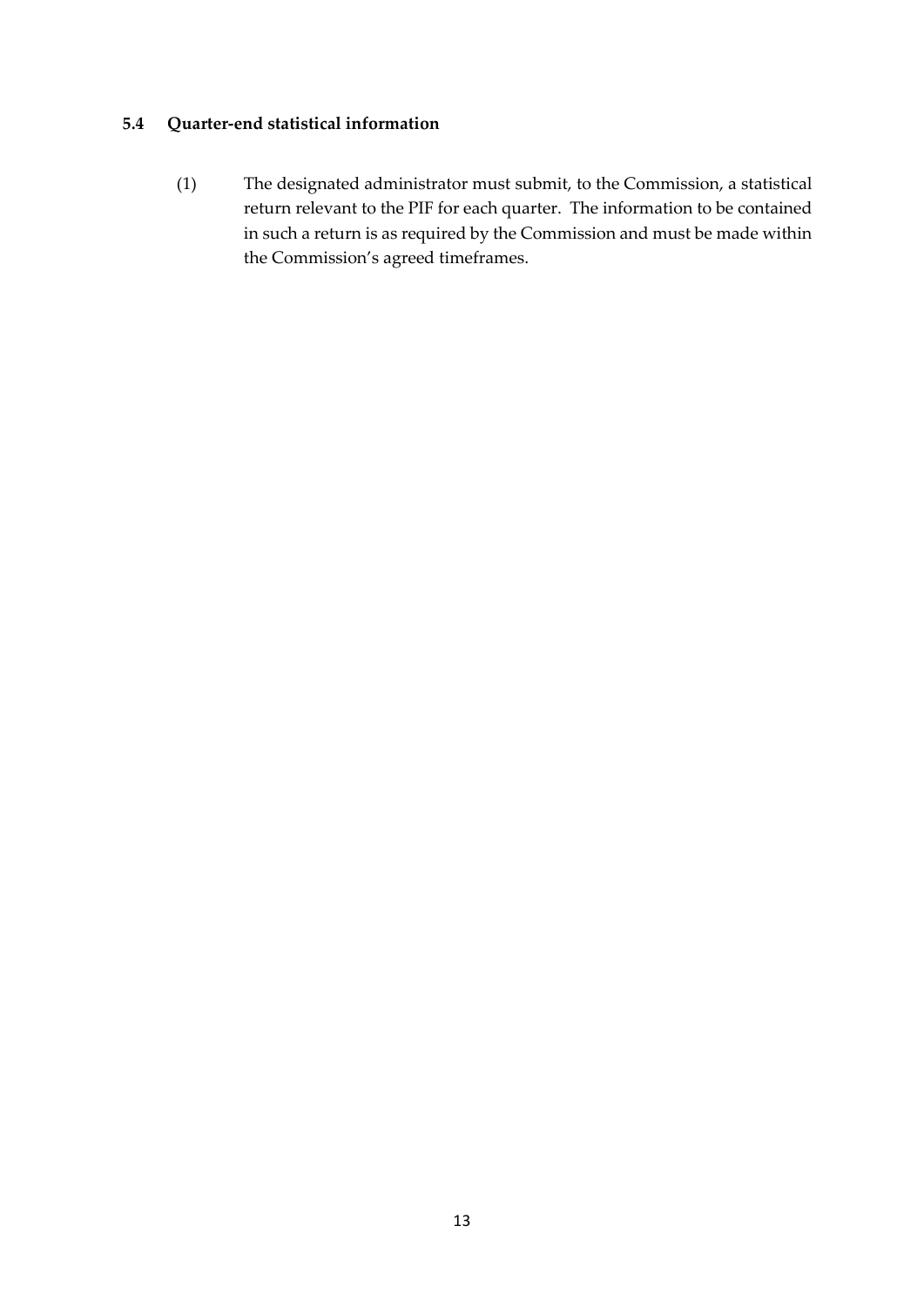## PART6 **GENERAL PROVISION**

#### <span id="page-13-1"></span><span id="page-13-0"></span>**6.1 Interpretation**

(1) In these Rules terms have their ordinary meaning unless specifically defined in the Law or in these Rules.

(2) In these Rules the following definitions should be followed -

"**administration agreement**" is the agreement by which a designated administrator is appointed to discharge the duties of the administration of a private investment fund;

**"annual accounting period"** is the period, normally of 12 months, as specified by the governing legislation, or specified in the information particulars, or principal documents;

**"approved derivative"** means a derivative that is traded or dealt in, or on, a regulated derivatives market;

**"approved security"** means a transferable security that is admitted to official listing on the International Stock Exchange, or in the UK, or in an EEA State, or is traded on or under the rules of a regulated securities market;

**"corporate trustee",** in relation to a private investment fund that is a unit trust, means the trustee of the unit trust, which must be licensed under the Law;

**"holder",** in relation to a share in a private investment fund, means the person who is entered in the register as the holder of the share, or unit, or limited partnership interest; or the first named holder in the case of joint holders;

**"information particulars"** means particulars of a private investment fund and includes a prospectus, scheme particulars, offering memorandum, explanatory memorandum, term sheet, application form, subscription agreement, admission document, listing particulars, or any other similar document, or any combination of these. Information particulars do not include the disclosure statement required for registration under Route 2;

**"investment adviser"** means a person who, under a commercial arrangement not being a mere contract of employment, provides the manager, or the board of directors, the general partner of a limited partnership, and the manager or corporate trustee of a unit trust of a private investment fund, with advice as to the merits of investment opportunities available to such private investment funds;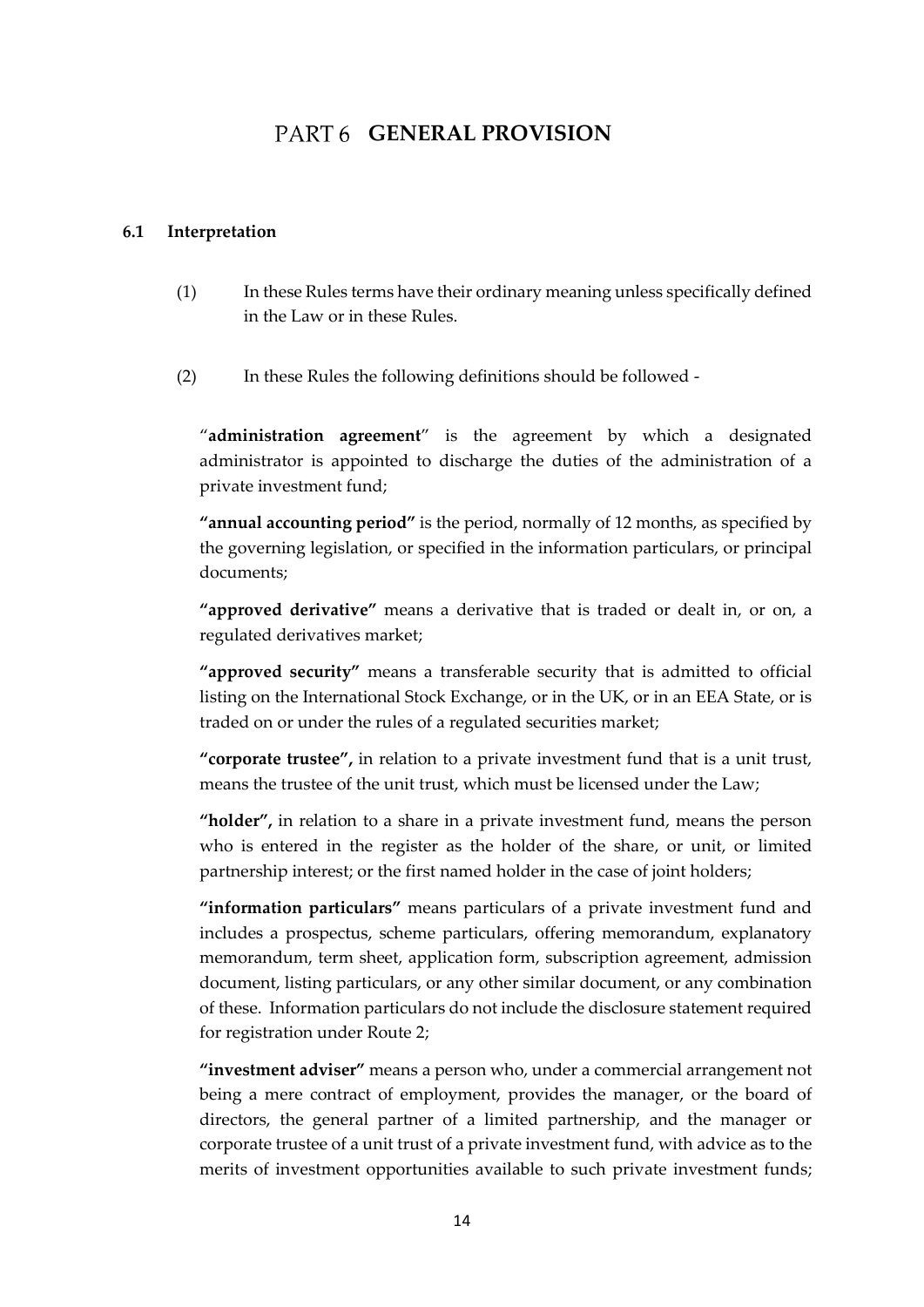whether or not they regularly exercise a discretionary power over investments for the account of that scheme;

**"manager"** means the person, licensed under the Law, appointed manager of a PIF and might be appointed to the company, be the general partner of a limited partnership, or be the corporate trustee of a unit trust (appointed under a unit trust instrument or management agreement);

**"principal documents"** means, in relation to –

- (a) a unit trust; the trust instrument and the management agreement;
- (b) a company; the articles of incorporation of a Guernsey company (or an equivalent document under the applicable law of a non-Guernsey body corporate), the management agreement, administration agreement, and the custodian agreement;
- (c) a partnership; means the limited partnership agreement, the partnership agreement, the partnership management agreement, and the custodian agreement; and
- (d) a private investment fund other than a unit trust, a company, or limited partnership; the documents dealing collectively with the same or similar obligations and duties as the principal documents constituting a unit trust, a company or a limited partnership and, further, the administration agreement, and custodian agreement;

**"share"** means a share, limited partnership interest, or unit, or similar interest in a private investment fund;

**"unit trust"** means a private investment fund, other than a limited partnership, under which the property of the scheme is held in trust for the investors.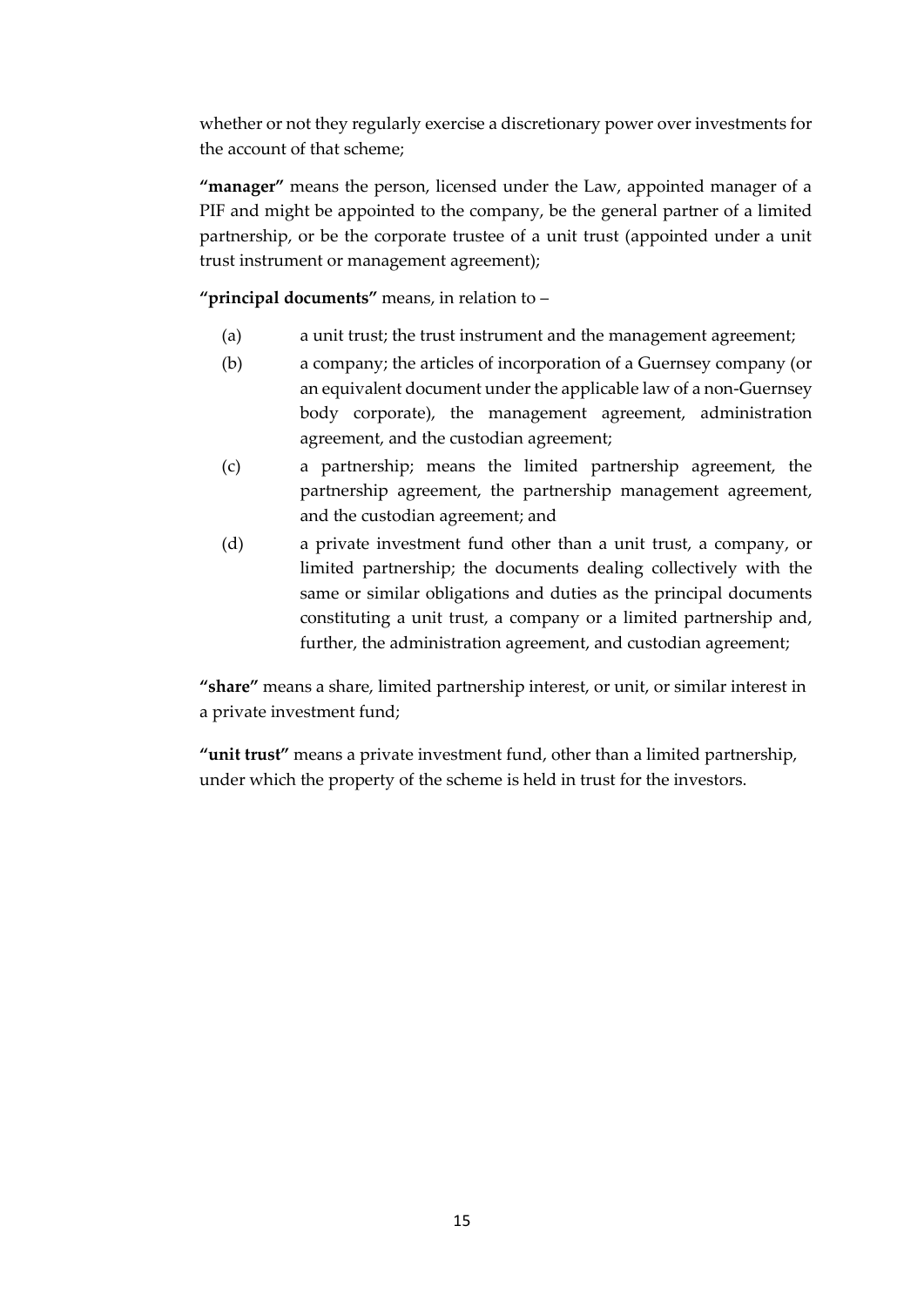## <span id="page-15-0"></span>**SAVINGS, REVOCATIONS, CITATION, AND COMMENCEMENT**

#### <span id="page-15-1"></span>**7.1 Savings**

- (1) Declarations of registration issued under section 8 of The Protection of Investors (Bailiwick of Guernsey) Law, 1987, and previously governed by The Private Investment Fund Rules (1), 2021 are recognised as valid for the purposes of these Rules.
- (2) Any exclusion or modification granted by the Commission, under The Private Investment Fund Rules (1), 2021 and The Private Investment Fund Rules, 2016, will continue to apply where the Law and these Rules provide scope for such exclusions and modifications.

#### <span id="page-15-2"></span>**7.2 Revocations**

- 7.2.1 Revocation of The Private Investment Fund Rules (1), 2021
	- (1) The Private Investment Fund Rules (1), 2021 are revoked.

#### <span id="page-15-3"></span>**7.3 Citation and commencement**

- (1) These rules may be cited as the PIF Rules 2021.
- (2) These rules come into force on 1 st November 2021.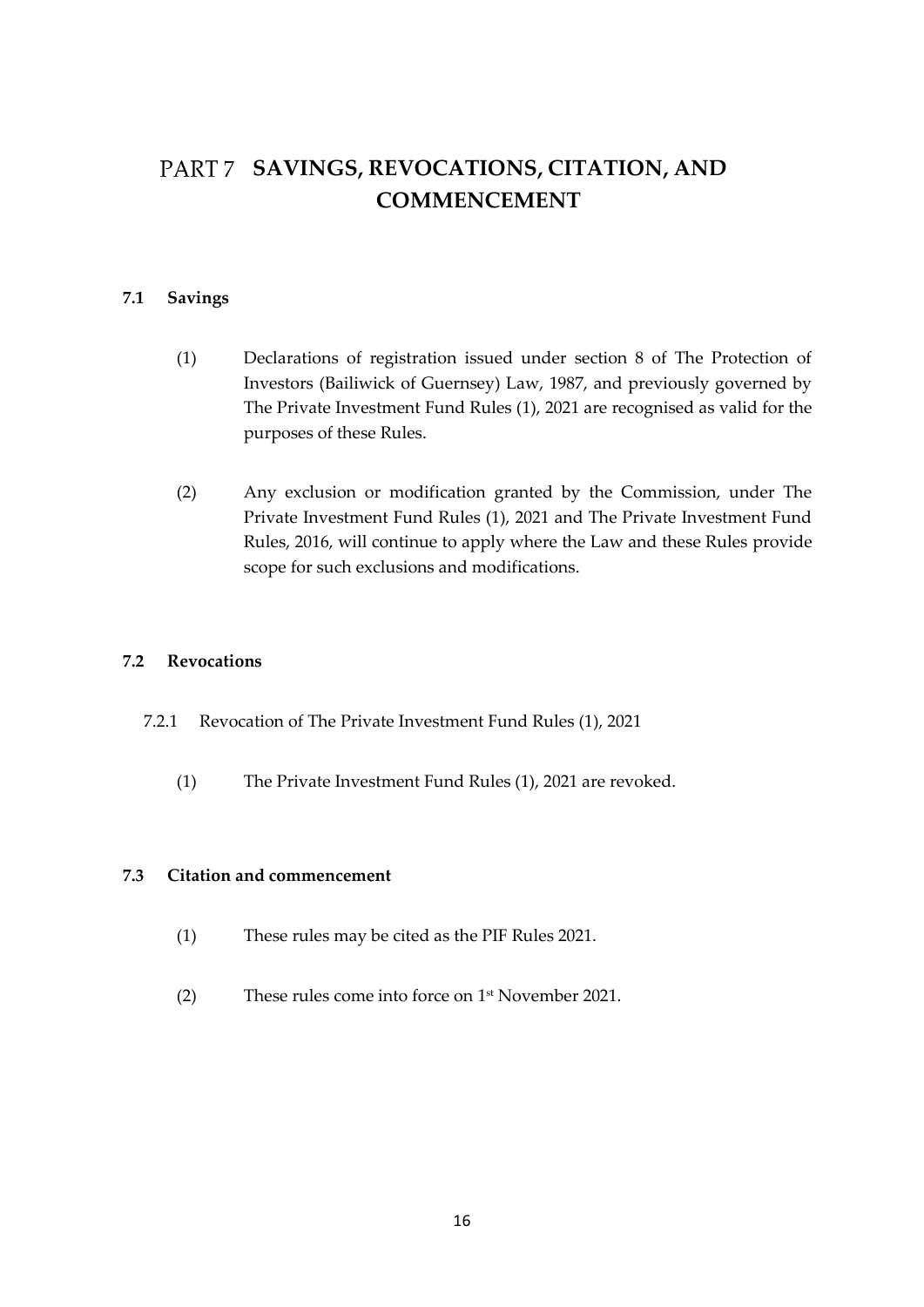## **SCHEDULE 1**

## **Private Investment Fund Registration Routes**

#### **ROUTE 1 – POI Licensed Manager**

To register as a POI Licensed Manager PIF the scheme must fulfil the following criteria –

(a) the number of investors must be no more than 50 legal, or natural, persons holding an ultimate economic interest in the PIF; except where the investment is made by an investment manager acting as agent for a wider group of stakeholders;

#### **Guidance Note:**

This may be, for example but not exhaustively, a manager acting as agent for investors in a collective investment scheme or equivalent, pension holders in an occupational pension scheme, or government funds – whether local or sovereign.

- (b) the scheme must be limited to no more than 30 new ultimate investors being added in the preceding twelve months;
- (c) the scheme must be a collective investment scheme; and
- (d) there must be a licensee responsible for its management.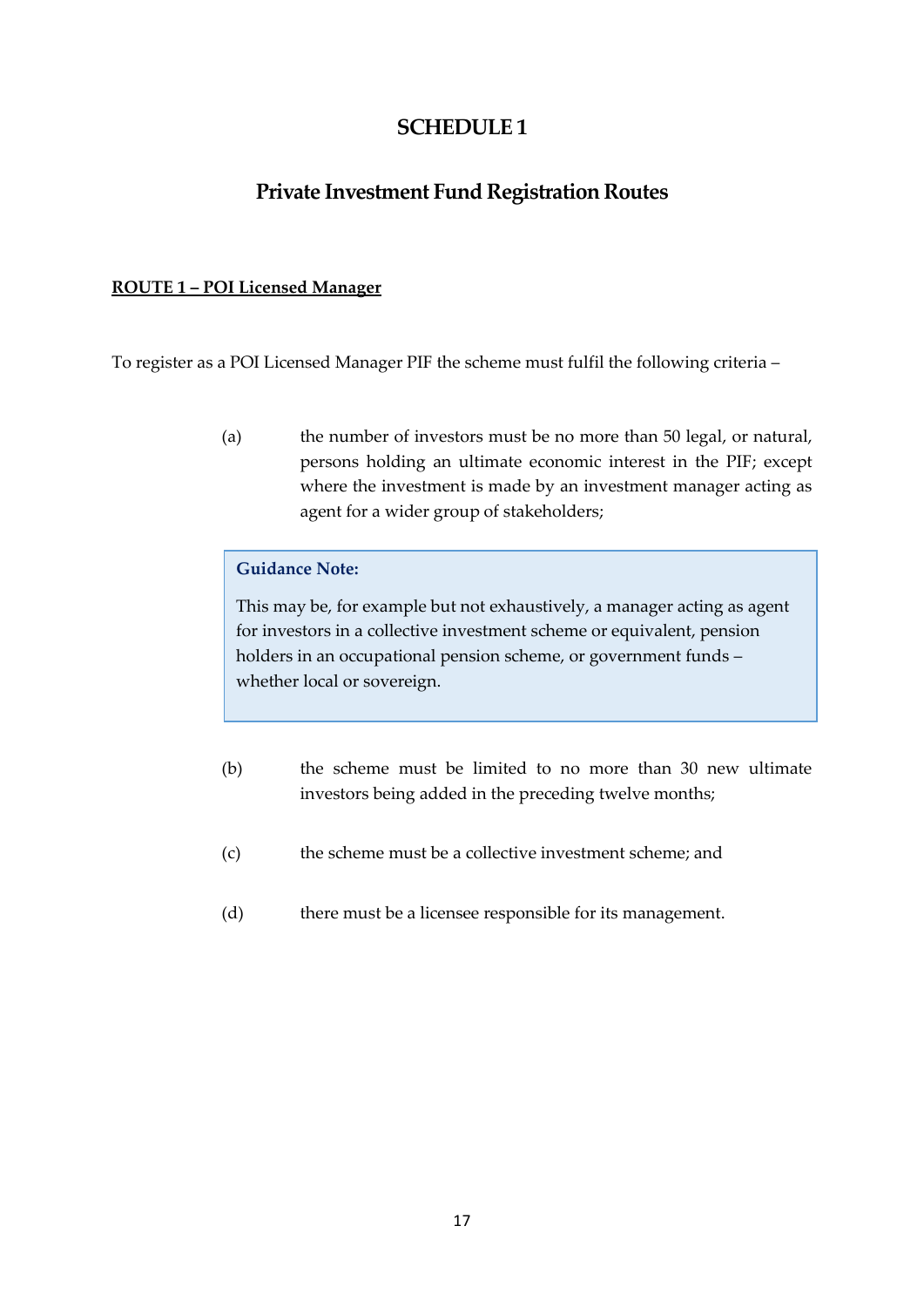#### **ROUTE 2 – Qualifying Private Investor**

To register as a Qualifying Private Investor PIF the fund must fulfil the following criteria –

- (a) all investors must fit within the definition of a Qualifying Private Investor ("QPI");
- (b) the number of investors must be no more than 50 legal, or natural, persons holding an ultimate economic interest in the PIF;
- (c) any marketing must be specifically targeted to individual investors who have been identified as QPIs and the number of offers of units for subscription, sale, or exchange must not exceed 200;
- (d) the fund must have a designated administrator appointed to it but there is no requirement to appoint a manager;
- (e) the designated administrator must make a declaration, to the Commission in the format required, that effective procedures are in place to ensure restriction of the scheme to QPIs; and
- (f) all investors have received a disclosure statement in the format prescribed by the Commission.

For the purposes of this Route a "**Qualifying Private Investor"** means an investor who is able –

- to evaluate the risks and strategy of investing in a PIF; and
- to bear the consequences of investment in the PIF; including the possibility of any loss arising from the investment.

Qualifying Private Investors must be Professional Investors, Experienced Investors, or Knowledgeable Employees where –

#### **a Professional Investor** is –

• a Government, local authority, public authority, or supra-national body either in the Bailiwick or elsewhere;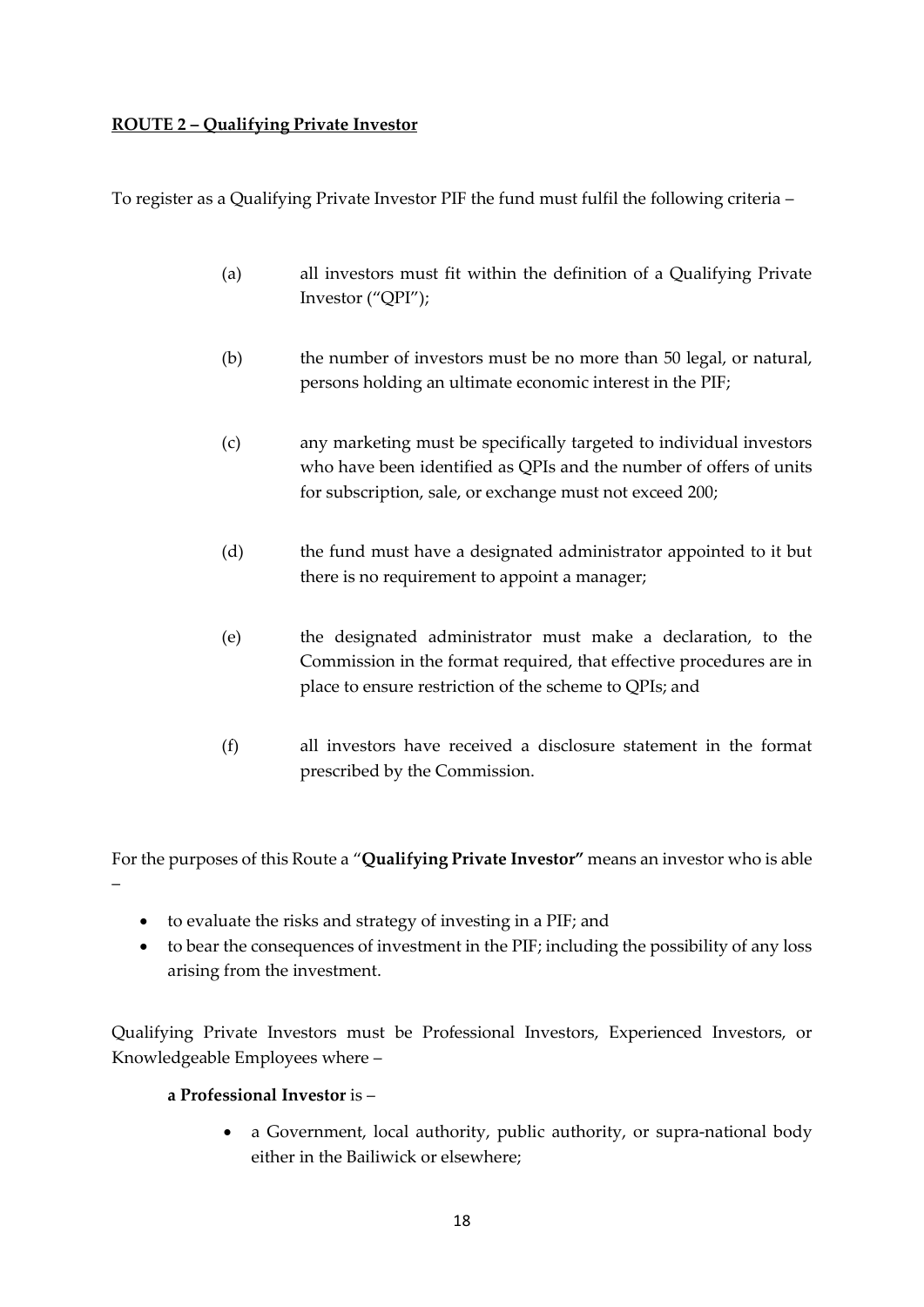- a person, partnership, or other unincorporated association or body corporate, whether incorporated, listed, or regulated in an OECD country or otherwise, whose ordinary business or professional activity includes, or it is reasonable to expect includes, acquiring, underwriting, managing, holding, or disposing of investments whether as principal or agent; or the giving of advice on investments;
- an affiliate of a PIF, or an associate of an affiliate of a PIF where the terms "affiliate" and "associate of an affiliate" refer to financial services businesses or financial services professionals associated, directly or indirectly, with the operation of the PIF; or
- an individual investor who makes an initial investment of not less than US\$100,000 or equivalent, where the amount invested represents no more than 25% of the individual's investable assets, into the fund;

#### **an Experienced Investor** is –

- a person, partnership, or other unincorporated association or body corporate, which has in the period of twelve months, whether on their own or in the course of their employment by another person, so frequently entered into transactions of a particular type in connection with –
	- o open-ended and closed-ended collective investment schemes;
	- o general securities and derivatives, as defined in Schedule 1 of the POI Law;

being transactions of substantial size entered into with, or through the agency of, reputable persons who carry on investment business; that they can reasonably be expected to understand the nature of, and the risks involved in, transactions of that description; or who provides a certificate from an appropriately qualified investment adviser confirming that the investor has obtained independent advice;

#### **a Knowledgeable Employee** is –

- a person who is, or has been within a period of three years up to the date of application for investment in the PIF, an employee, director, general partner, consultant, or shareholder of, or to, an affiliate appointed by the PIF to advise, manage, or administer the investment activities of the PIF; who is acquiring an investment in the PIF as part of their remuneration or an incentive arrangement or by way of co-investment, either directly or indirectly through a personal investment vehicle, such as a trust, for or substantially for, that person; or
- any employee, director, partner, or consultant to or of any person who falls under the definition of a Professional Investor, or anyone who has fulfilled such a role, in respect of any person who falls under that definition, within